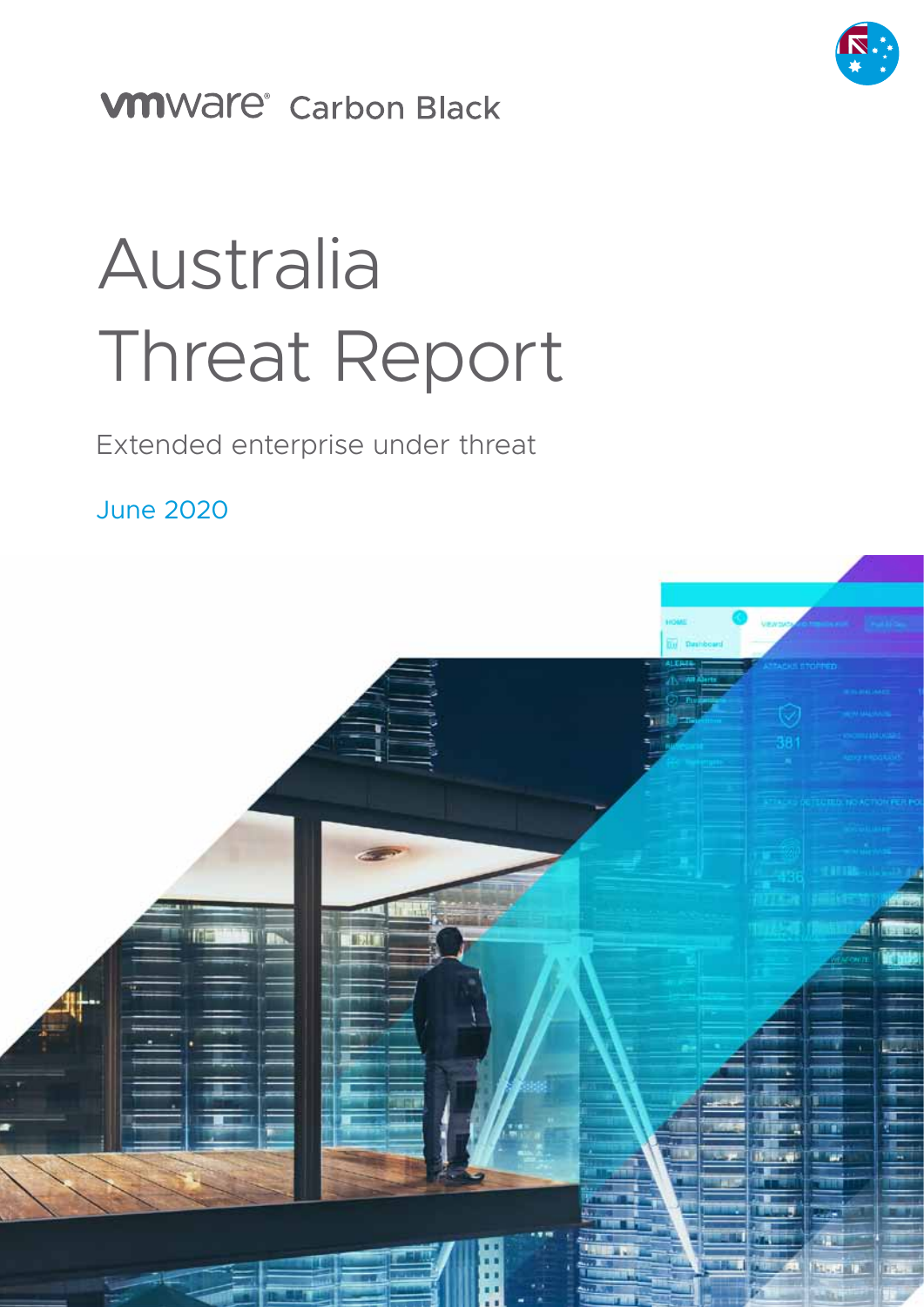|  | Foreword                              | 3  |
|--|---------------------------------------|----|
|  | 8<br>9<br>11                          |    |
|  | How have attack volumes changed?      |    |
|  | What gaps has COVID-19 revealed?      |    |
|  | What are the biggest threats?         |    |
|  |                                       |    |
|  | Attack volumes and sophistication     | 12 |
|  | Attack types and breach frequency     | 13 |
|  | Breach causes and consequences        | 14 |
|  | Threat hunting and budget plans       | 15 |
|  | New technology and framework adoption | 16 |
|  | Security risk perceptions             | 17 |

# Table of Contents

# Introduction

This research was conducted to understand the challenges and issues facing Australian businesses when it comes to escalating cyberattacks. It identifies trends in hacking and malicious attacks and the financial and reputational impact any breaches have had. It examines Australian organizations' plans for securing new technology, for adopting cybersecurity frameworks and the complexity of the current cybersecurity management environment.

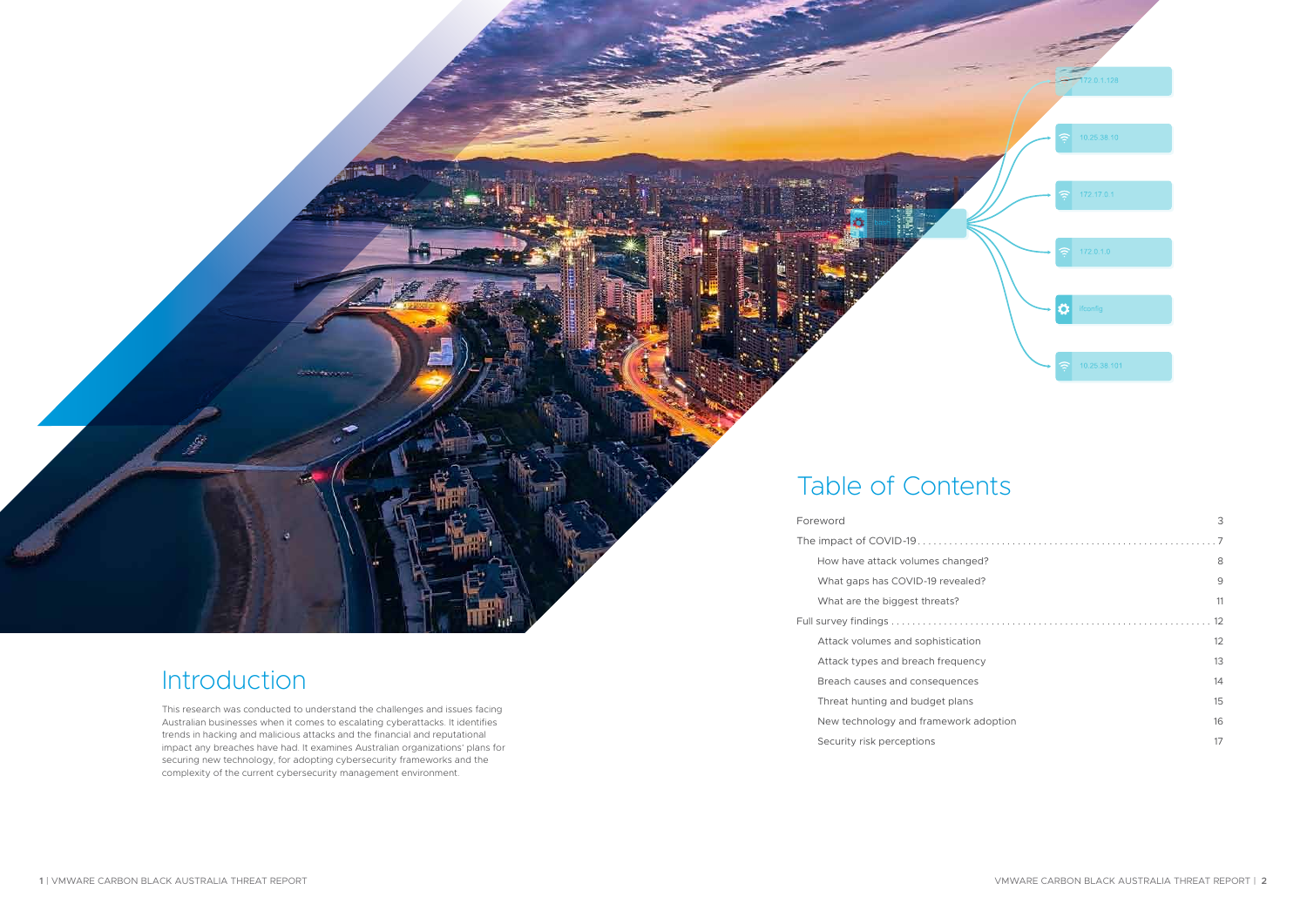### Foreword

The Australian cyber threat landscape has escalated. In this, our third Australia threat report, we find that attack frequency has reached unprecedented levels; 94% of security professionals said the volume of attacks they faced has increased. Attackers are employing a more diverse range of tactics and techniques than ever before as they bid to extort, disrupt and infiltrate organizations.

As a result, breaches are inevitable. Our research found that:

96% of Australian organizations have suffered a data breach as a result of a cyberattack in the past 12 months and the average organization has experienced 2 breaches.

The increase in attack volume has jumped from 90% in October 2019 and 81% in February 2019, demonstrating a clear upward trend. At the same time, however, the number of breaches has dropped once more, down from 3.78 in October 2019.

The considerable leap in attack frequency and sustained increase in sophistication revealed in this iteration of the report shows that, however fast Australian businesses may be adapting to the intensifying environment, the cyber threat landscape is evolving faster. 88% of security professionals say attacks have become more sophisticated, 16% of those say they have become significantly more advanced. This confirms what VMware Carbon Black Threat Analysis Unit research has been finding: adversaries are adopting more advanced tactics as the commoditization of malware is making more sophisticated attack techniques available to a bigger cohort of cybercriminals. It's not surprising that custom malware is the most commonly seen attack type.

methodology VMware Carbon Black

### commissioned a survey,

undertaken by an independent research organization, Opinion Matters, in March 2020. 250 Australian CIOs, CTOs and CISOs were surveyed from companies in a range of industries including: financial, healthcare, government and local authority, retail, manufacturing and engineering, food and beverage, utilities, professional services and media and entertainment. This is the third Australian Threat Report from VMware Carbon Black, building on the previous surveys, which were undertaken in February 2019 and October 2019. This forms part of a global research project across multiple countries, including: Australia, Canada, France, Germany, Italy, Japan, Netherlands, Nordics, Singapore, Spain, the UK and the US.



**3** | VMWARE CARBON BLACK AUSTRALIA THREAT REPORT |  $\blacksquare$  /  $\blacksquare$  /  $\blacksquare$  /  $\blacksquare$  /  $\blacksquare$  /  $\blacksquare$  /  $\blacksquare$  /  $\blacksquare$  /  $\blacksquare$  /  $\blacksquare$  /  $\blacksquare$  /  $\blacksquare$  /  $\blacksquare$  /  $\blacksquare$  /  $\blacksquare$  /  $\blacksquare$  /  $\blacksquare$  /  $\blacksquare$  /  $\blacksquare$  /



#### THE 2020 Australia CYBERATTACK LANDSCAPE

Rick McElroy Cyber Security Strategist, VMware Carbon Black

 94% of security professionals said the volume of attacks they faced has increased





of Australian organizations have suffered a data breach as a result of a cyberattack in the past 12 months



attacks have become more sophisticated, 16% of those say they have become significantly more advanced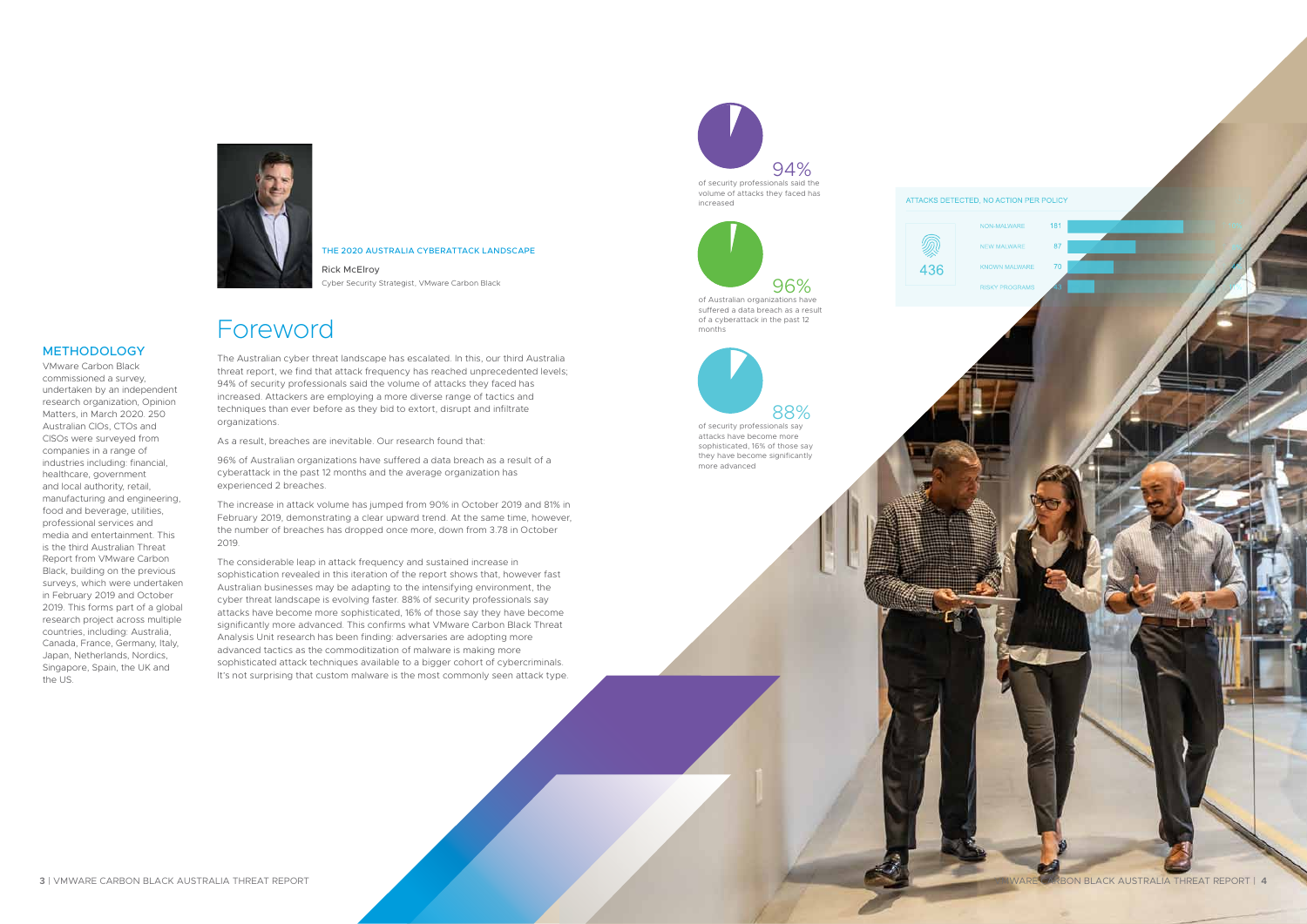



#### Third Party Breach Risk On The Rise

In addition to the general escalation in intensity, this report reveals a shift in the causes of successful breaches. OS vulnerabilities and third party application compromise were the most common cause of breaches, affecting 18% in each case. Island hopping, despite only featuring in a small percentage of attacks experienced, was the fourth most common cause of breaches, at the root of 11%. Furthermore, 6% of breached businesses had been compromised via their supply chain. Clearly, the extended enterprise ecosystem is generating considerable security concerns.

#### Reputations Are In The Firing Line

As public awareness of data protection rights has grown, and regulatory fines have hit the headlines, so the impact of breaches has continued to rise, with an increasing proportion of respondents reporting severe reputational damage.

#### Budgets Rise Again But Will Spending Be Strategic Or Tactical?

Australian security professionals are responding to the uptick in cyber threats by boosting cyber defense spending. 96% plan to increase budgets, which is the same as our last report in October 2019 and an increase on the February 2019 survey which was 90%.

#### Split Over The Value Of Security **Frameworks**

Where that spend will be directed is an interesting question. Respondents told us unequivocally that threat hunting is paying dividends and increasingly being recognised for its value in identifying malicious actors already in the system, so it seems likely this investment will continue, but what of emerging risks?

In our October 2019 survey, 98% of respondents said they had security concerns around the implementation and management of digital transformation and 5G. But, when it comes to the crunch, opinion is split on the need for security spending. 43% say they will need to increase security spending and controls, while 55% won't be focusing their budgetary increases on securing 5G.

### A Complex, Crowded, Multi-Technology Environment

Perhaps this is because they're already supporting multiple security technologies. Respondents are already operating an average of more than seven different consoles or agents to manage their security program. This indicates a security environment that has evolved reactively as security tools have been bolted on to tackle emerging threats, not built-in. This has resulted in siloed, hard-to-manage environments that hand the advantage to attackers from the start; evidence shows that attackers have the upper hand when security is not an intrinsic feature of the environment. As the cyber threat landscape reaches saturation, it is time for rationalization, strategic thinking and clarity over security deployment.

Visibility and validation of security posture can be significantly enhanced by the application of the MITRE ATT&CK® framework, but it seems the jury is still split on the relevance and value of this approach. 87% are aware of it, but only 58% plan to use it to validate security posture, demonstrating that there is still work do to establish this framework as the gold standard among enterprises.

#### 11%

Island hopping, despite only featuring in a small percentage of attacks experienced, was the fourth most common cause of breaches, at the root of 11%.



96% of survey participants anticipated an increase in spend



43% say they will need to increase security spending and controls

7 Respondents are using an average of more than seven different consoles or agents to manage their security program.



#### 87% vs 58%

87% are aware of the MITRE ATT&CK® framework but only 58% plan to use it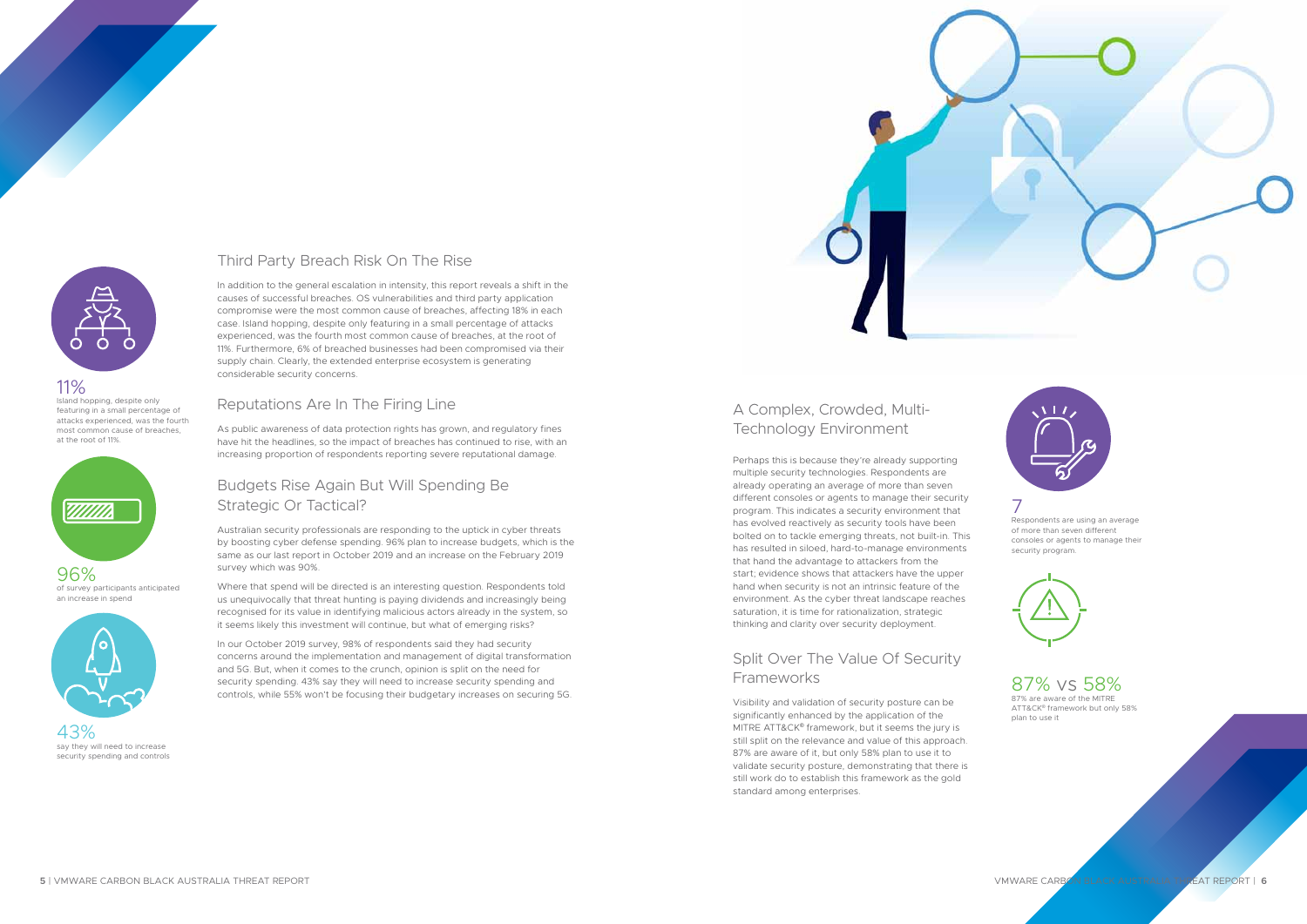

# The Impact Of COVID-19

When we conducted our primary research for this edition of the VMware Carbon Black threat report, the impact of COVID-19 was only just beginning to reverberate across the globe. In the interim period, as we analysed the results, it became clear that the rapid escalation of the situation meant it would be disingenuous to present the research without attempting to include a measure of its effect on cybersecurity and the cyber threat environment. Therefore, we went back to our CISOs with supplementary questions to understand the immediate impact and what cybersecurity professionals are seeing on the ground as they work to adapt to a fast-changing scenario. We are grateful to all those who took time to respond during this critical period and believe that the information obtained will prove valuable in informing the cybersecurity response going forward.

We hope you find our third Australian Threat Report useful and informative.

# COVID-19 **Supplemental** Research Findings

1002 global respondents from March to April 2020 including UK, USA, Singapore and Italy

The sudden global shift to homeworking due to COVID-19 has both increased cyberattack activity and exposed some key areas for security teams to address and learn from going forward. Our COVID-19 research has found that the vast majority are facing an uptick in cyberattack volumes due to employees working from home, and COVID-19 related malware is making its malicious presence felt.

Out of the four countries surveyed Singapore respondents were most likely to report increases in attacks, with 93% saying this, followed by the UK with 92%, then Italy 90.5% and lastly the USA with 88%. That said Italy witnessed the highest percentage of attack increases (14%) in the between 50 and 100% scale, compared to the UK which experienced the lowest in this category (50 to 100%) with 2%. The US was the highest in the 25-49% category, with 28% of respondents saying they had seen attack increases on this scale.

The predominant gaps identified in disaster recovery planning revolve around communication with external parties such as customers, prospects and suppliers, as well as in IT operations themselves and challenges around enabling the remote workforce and communicating with employees.

Those who had delayed implementing multi-factor authentication face challenges, as inability to institute it is now the biggest threat faced by more than a quarter of our respondents worldwide. As we adjust to a new normal of increased remote working and its associated threats, IT teams will face the challenge of extending security protection into employees' homes.

#### Has The Overall Number Of Typical Cyberattacks On Your System Changed As A Result Of More Employees Working From Home?

A staggering 91% of all global respondents stated that they had seen an increase in overall cyberattacks as a result of employees working from home.

7% of respondents reported that these had increased by between 50 and 100%. Just under a quarter (24%) recounted that attack volumes had gone up by between 25 and 49%.

Three people out of 1002 stated that they did not have more of their employees working from home than usual because of COVID-19.

14.5% of media and entertainment companies witnessed attack increases of between 50 and 100%. Retail was also high at 13% for this category. 45% of those in retail also reported increases between 25 and 49%. This was followed by manufacturing and engineering with 33%.

41% of companies with 501-1000 employees reported high attack increases of between 25 to 100%.

Just over a quarter (26%) of those with IT team sizes of more than 100 witnessed increases between 50 and 100%.

18% of those with IT team sizes between 41-50 conveyed increases of between 50 and 100%.

"Attackers are employing a more diverse range of tactics and techniques than ever before as they bid to extort, disrupt and infiltrate organizations."

### 91%

of all global respondents stated that they had seen an increase in overall cyberattacks as a result of employees working from home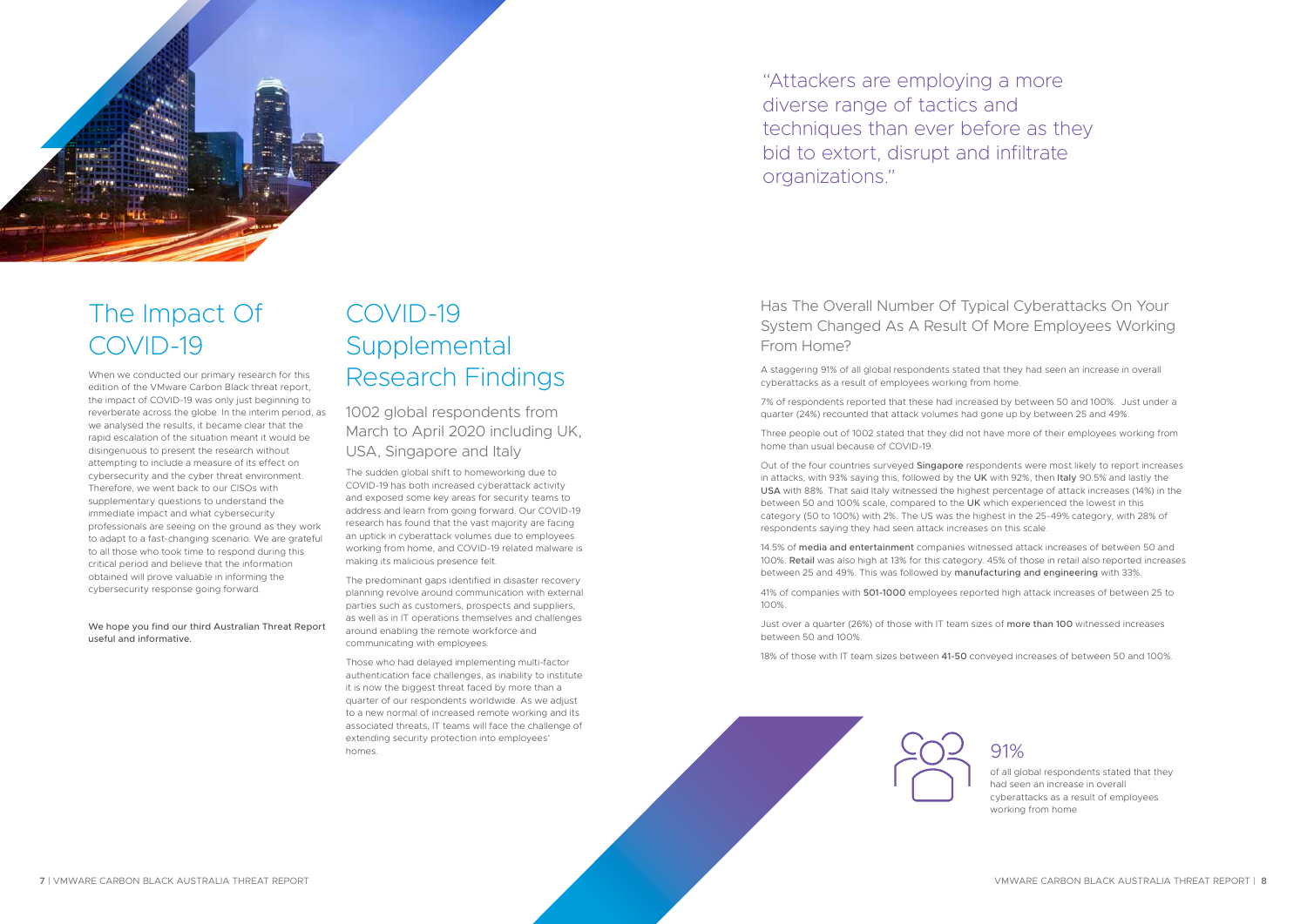What Gaps If Any Did COVID-19 Reveal In Your Company Disaster Recovery Planning And How Significant Were Those Gaps In Terms Of The Effectiveness Of Your Disaster Recovery Plan For The Situation?

Nearly half (48%) of global respondents surveyed reported very significant gaps around communication with their external parties including customers, prospects and partners. Overall, 84% reported gaps ranging from severe to slight in communication with external parties.

In terms of enabling a remote work force, severe and significant gaps were felt by over a quarter (28%) of survey respondents, and overall, 85% of respondents felt that there were gaps.

Over a third (35%) reported very significant gaps in disaster recovering planning in IT operations including hardware and software roll outs. Overall, 87% reported gaps, be that severe or slight, in IT operations.

In terms of recovery planning one third (33%) of respondents identified very significant gaps and 88% highlighted disparities of some kind.

Just under a third (32%) of global respondents found very significant gaps in their visibility into cybersecurity threats with an additional 38% stating that there were slight gaps.

Italy figures were higher than the other three countries in identifying very significant gaps in IT operations (41%), enabling visibility into cybersecurity threats (38%) and remote workforce (37%). The USA had the highest very significant gap impact (30%) in communication with employees, whereas Singapore scored highest (52%) in communicating with external parties. Both Italy and the UK reported the highest very significant gaps in recovery planning with 36% respectively.

Over a quarter (27.5%) admitted to severe cracks in dealing with the situation in terms of communication with employees and overall, 78.2% of respondents stated that these were either slight or very significant.

Five respondents out of 1002 opted out from answering this question stating that COVID-19 had not revealed any gaps in their company's disaster recovery planning.



#### nearly half

(48%) of global respondents surveyed reported very significant gaps around communication with their external parties



Had COVID-19 revealed gaps in visibility into cyber threats?

**TELE** 

**Different** 

**TITAL** 

W LO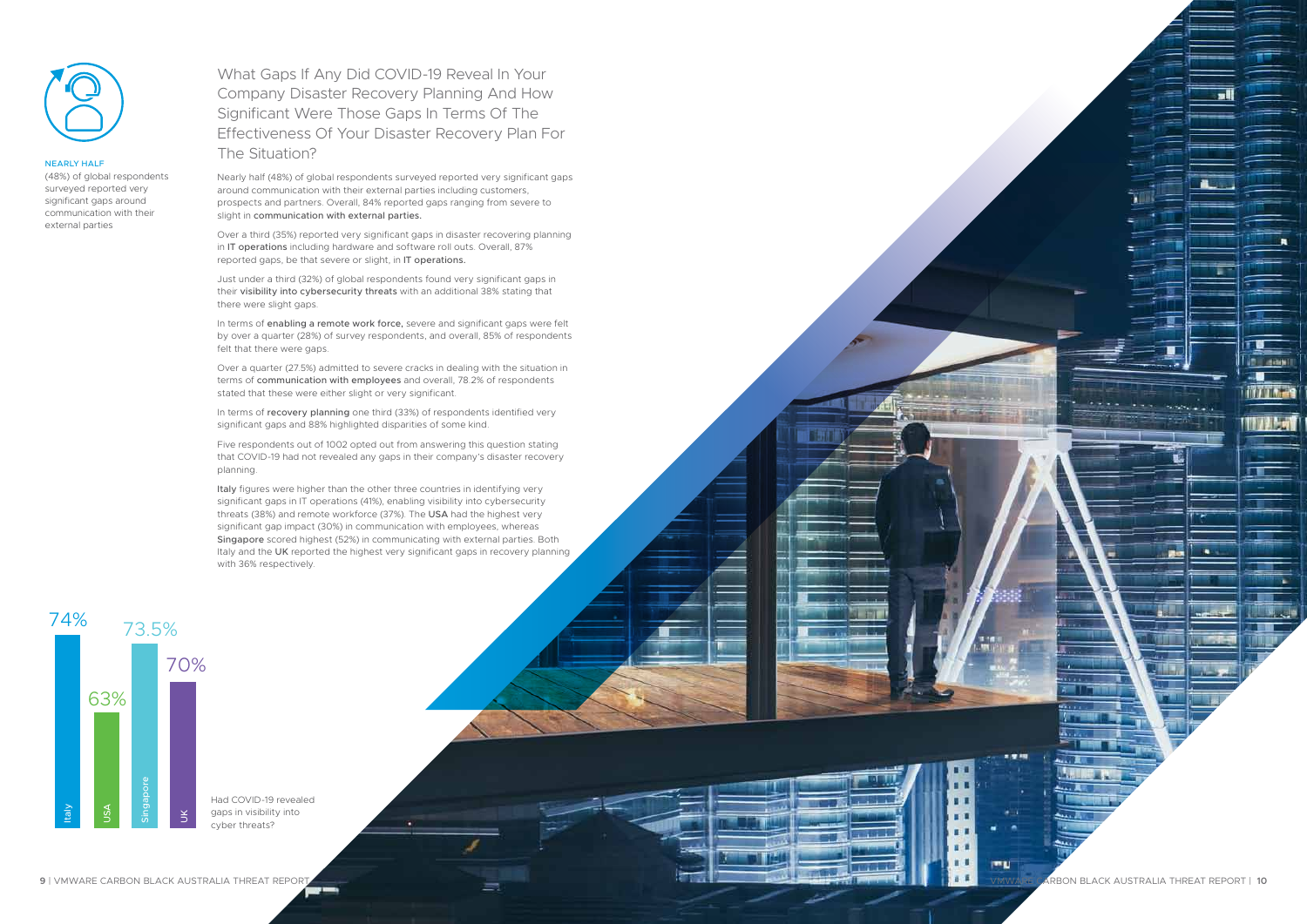Have You Seen An Increase In Cyberattacks On Your Company Company Become More Or In The Last 12 Months? If So, By How Much?

۰

A staggering 94% of Australian organizations have seen an increase in the number of cyberattacks on their company in the last twelve months. This is a considerable increase from 90% in the October 2019 report and 81% in the previous February, making it the highest increase in attack frequency we have ever witnessed.

88% of respondents say attacks have grown more sophisticated over the last twelve months – a figure that has held steady from October and February 2019. Of these, 16% said they had become significantly more sophisticated, and 43% said they were moderately more sophisticated.

Respondents reported an average increase in frequency of 72%, and 55% overall said there had been an increase in attack volumes of between 51% and 300% - this is a jump from the last report where only 24% reported increases of this magnitude.

Respondents from the financial services sector are facing an above average increase in attack sophistication – 40% say attacks have grown significantly more sophisticated.



40% of respondents in the healthcare sector and 53% of respondents in manufacturing and engineering had seen a 51-100% increase.

Companies in the 2001-5000 employee category saw an above average increase in attack volumes, reporting increases of 81%.



### Have Cyberattacks On Your Less Sophisticated In The Last 12 Months?

#### Which Of The Following Threats Associated With COVID-19 Have Been The Biggest Threat To Your Company So Far?

Over a quarter of global respondents (29%) recounted the inability to institute multi-factor authentication as the biggest threat to their company. Second to this was COVID-19 related malware with 15.5% and third was the inability to roll out timely software patches (13%). 10% cited phishing, 6% stated spear phishing, IoT exposure and remote access inefficiencies. Other notable threats were masquerading (4.5%), ransomware (4%) and social engineering (4%).

The inability to institute multi-factor authentication was most keenly felt by Singapore and the USA with 32% respectively. COVID-19 related malware was highest in Italy (21%) closely followed by the UK (20%). While phishing emails were highest in Singapore (12%).

# Full Survey **Findings**

The inability to institute multi-factor authentication was the biggest threat for financial services organizations with 50% claiming this to be the case. COVID-19 related malware impacted heavily on food and beverage (49%), and professional services (30%). Media and entertainment were most susceptible to phishing emails (29%).

COVID-19 related malware impacted more on small sized organizations, particularly those with 50-250 employees (43%). For company sizes of 251-500 the biggest impact was the inability to institute multi-factor authentication (46%).

#### How Have Any Of The Threats Changed During COVID-19 And To What Extent?

The highest increase in threat changes during COVID-19 was with COVID-19 related malware, which saw overall threat change increases of 92%, and 53% of these increases were in the 51 to over 100% categories. Second was IoT exposure, with 89% reported threat change increases and 21% of these were in the 51 to over 100% categories. In third place was phishing emails with 89% and 24.5% of these were in the 51 to over 100% categories. Spear phishing was also significantly high with 88% overall increases in threat changes and just under a quarter (23%) of these were also in the 51 to over 100% category.

Out of the four countries Italy had the highest overall COVID-19 related malware increase of 96% with a staggering 70% reporting increases in the 51% to over 100% categories. This was followed by the UK with 93% overall and 54% in the 51% to over 100% categories.

A new family of ransomware known as Coronavirus has recently been found and there has been an upward trend in ransomware. Sadly, there has never been a better time for the threat actors to create and distribute ransomware. However, ransomware was lower than other categories with respondents reporting 67% in overall threat change increases.

29% of global respondents recounted the inability to institute multi-factor authentication as the biggest threat to their company so far. In terms of how threats have changed during COVID-19, this was relatively high with 87% reporting overall threat change increases and 24% of the respondents reporting increases between 51 and more than 100%.



29% Over a quarter of global respondents (29%) recounted the inability to institute multi-factor authentication as the biggest threat to their company

#### 92%

The highest increase in threat changes during COVID-19 was with COVID-19 related malware, which saw overall threat change increases of 92%



88% of respondents say attacks have grown more sophisticated

#### 94%

of Australian organizations have seen an increase in the number of cyberattacks on their company in the last twelve months.

16% of respondents say attacks have grown significantly more sophisticated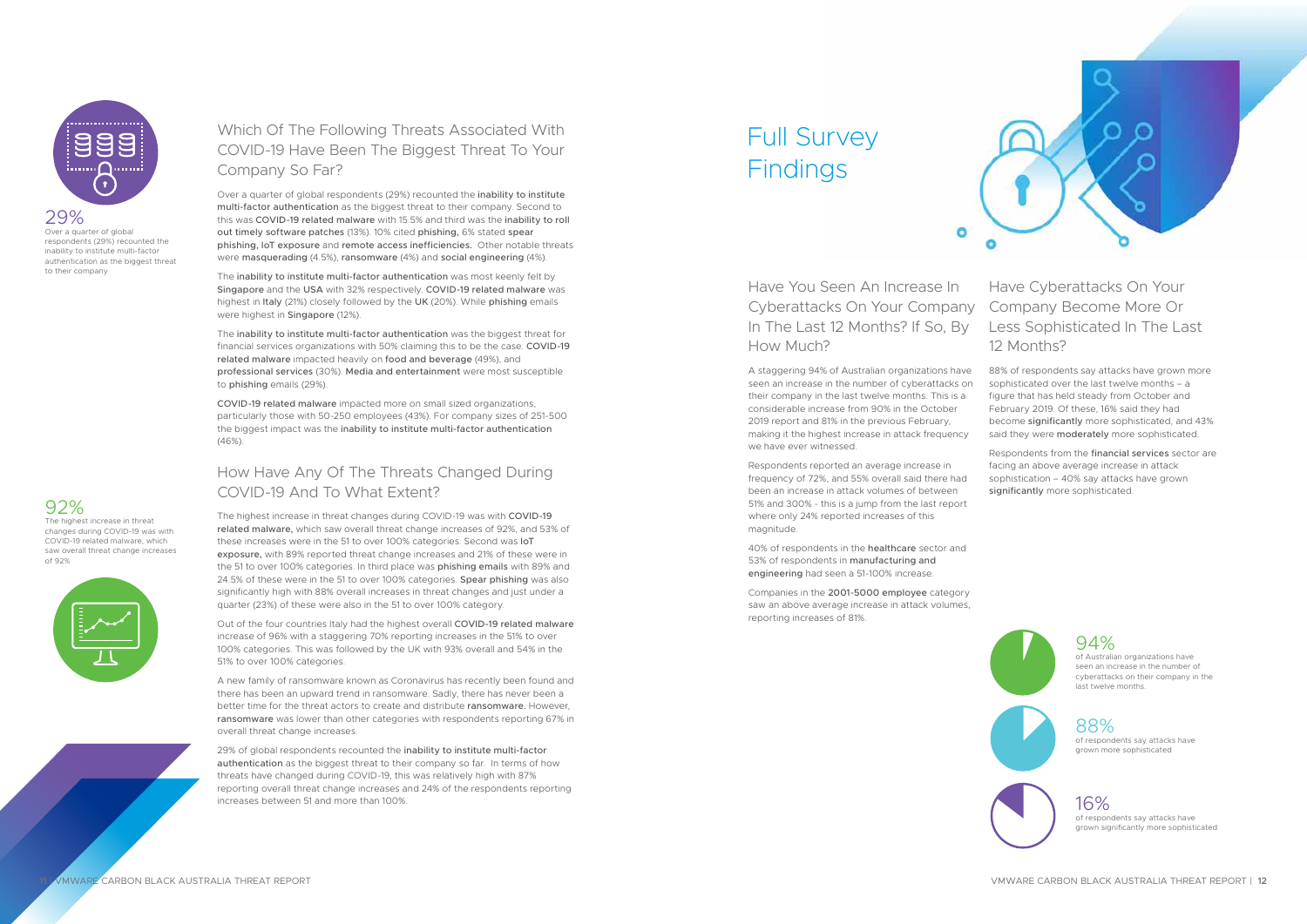#### What Has Been The Most Prolific (i.e. Most Frequent) Type Of Cyberattack Your Company Has Experienced In The Last 12 Months?

Custom malware tops the table again, with a 19% of respondents seeing it as the most frequent attack type, the same percentage as last time. Google drive™ attacks were again the second most commonly experienced attack type, at 12%, and SSH attacks were third, with 10% of respondents finding them the most frequent attack type.

The frequency of process hollowing attacks has more than doubled from 4% to 10% since October 2019, indicating a growing attacker focus on gaining undetected access to networks. Also appearing on the attack radar is island hopping, with 4% saying this is the most common attack type they have faced. While this figure may seem low, these types of attacks are proving effective, as later analysis shows.

Financial services are at the mercy of custom malware with 43% saying this was the most frequently experienced attack type (compared with an average of 19%).



96% of the CISO/CIOs that took part in our research said they had suffered a breach following a cyber attack in the past 12 months.

Healthcare sector company respondents were proportionally more affected by process hollowing attacks, with 19% experiencing it most frequently compared with an average of 10%.

#### How Often Has Your Company Been Breached By A Cyberattack In The Last 12 Months?

96% of the CISO/CIOs that took part in our research said they had suffered a breach following a cyberattack in the past 12 months. This figure has dropped marginally from 97% who said they had been breached in October 2019 but remains up on the 89% who said the same in February 2019.

The average number of breaches suffered by organizations is 2.05, which is a drop from 3.78 in October 2019 and 4.28 in February 2019, showing that Australian organizations are heading in the right direction. The largest group of respondents (50%) said they had suffered one breach, while just over a quarter (26%) said they had suffered two.

Government and local authority organizations reported the highest average number of breaches at 2.54.

Almost one third (30%) of media and entertainment companies had suffered three or more breaches.

#### What Was The Prime Cause Of These Breaches?

The joint top cause of breaches was identified as OS vulnerabilities (18%) as hackers take advantage of poor patching hygiene. Sharing the top spot was third party application breaches (18%), with web application attacks next, causing 13% of breaches.

43%<br>of respondents said they had suffered negative reputational impact as a result of a breach,

Travel and Transport (30%), financial services (26%), healthcare (22%) and food and beverage (22%) companies are most affected by OS vulnerability breaches.

Interestingly, despite only being cited by 4% of respondents as the most common attack type experienced, island hopping was the cause of 11% of breaches. This indicates the vulnerability of extended enterprises to attacks originating in vendor organizations. Separate VMware Carbon Black research among incident response professionals found that island hopping was a feature in 41% of the breach attempts they encountered. Island hopping is more of an issue in sectors with large supplier ecosystems, such as the government and local authority sector (15%), food and beverage industry (15%) and manufacturing and engineering (14%).

Third party application breaches have also jumped, to 18% of successful breaches compared with 9% in the previous report, underlining the importance of monitoring third party risk.

Surprisingly, phishing attacks dropped dramatically as a cause of successful breaches. In October 2019 phishing was the cause of 27% of successful breaches, but this has dropped to just 7%. The same was true of ransomware, which dropped from 17% to 7%.

#### What Were The Consequences Of These Breaches From Financial And Reputational Perspectives To Your Company?

The percentage of respondents reporting financial impact following a breach has dropped from 56.5% to 41% stating that there had been a negative effect. However, a far higher proportion than previously said that they had suffered reputational impact following a breach – nine in ten had seen damage to their corporate image, up from threequarters last time. One fifth said the reputational impact had been severe.

61.5% of Government and local authority respondents said they had suffered financial impact due to a breach and 8% said it had been severe. Food and beverage companies were also more likely to have suffered financial damage, with 11% saying it was severe.

Financial services companies saw the most reputation effect from breaches, with 43% reporting severe reputational damage.

Custom malware tops the table again, with a 19% of respondents seeing it as the most frequent attack type, the same percentage as last time.



## Vulnerabilities

The top cause of breaches was identified as OS Vulnerabilities (18%)



#### 11%

despite only being cited by 4% of respondents as the most common attack type experienced, island hopping was the cause of 11% of breaches

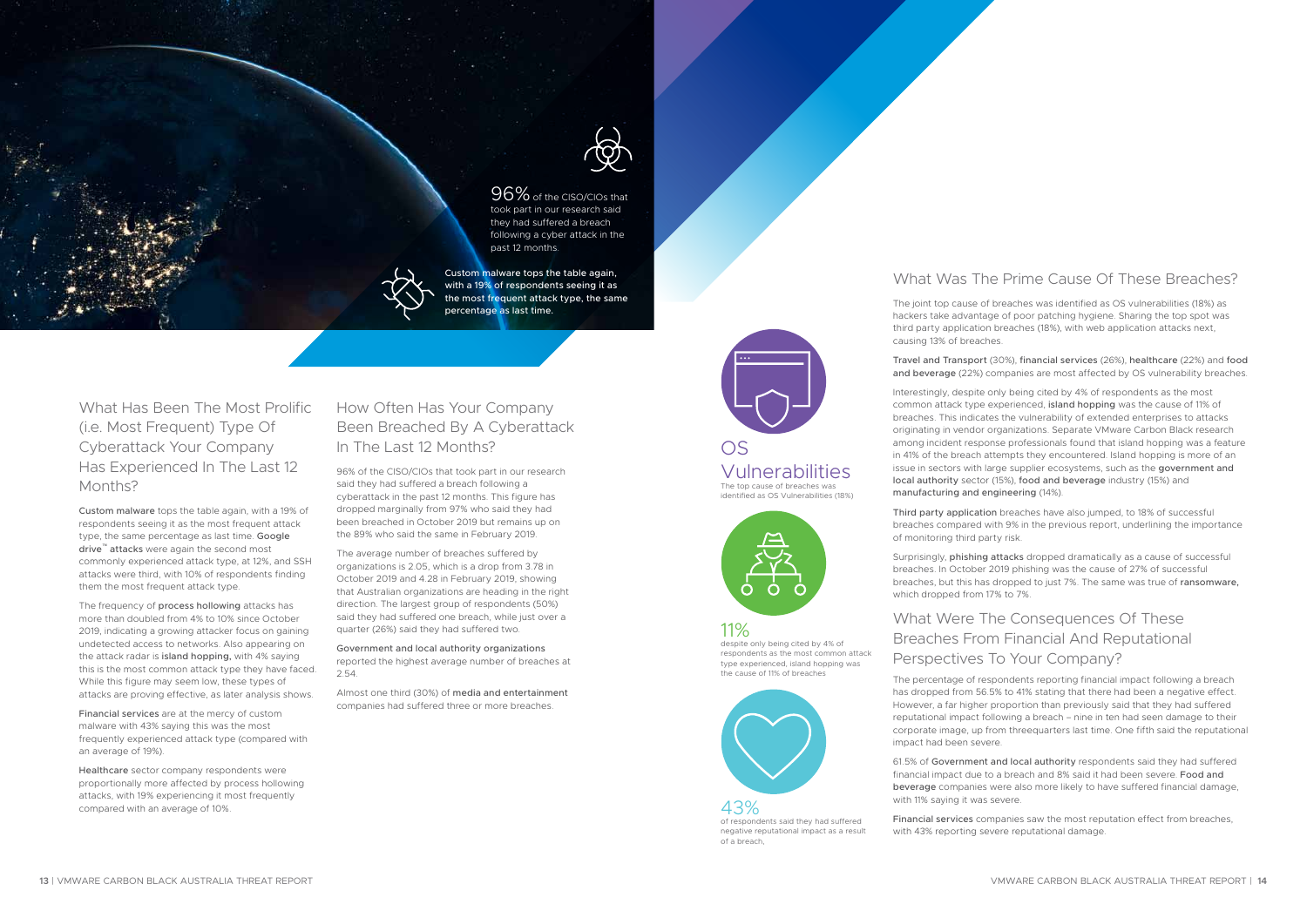

Threat hunting is becoming ubiquitous, with 92% of respondents using it as part of their cybersecurity strategy. It is also proving effective; overall 91% said it had strengthened their company's defenses, with one third saying it significantly strengthened them.

46% of respondents said they had found significant evidence of malicious activity thanks to their threat hunting program.

Media and entertainment and food and beverage companies have been particularly successful at uncovering malicious activity, with more than half finding significant evidence of attackers in their network.

In The Last 12 Months Did Your Company's Threat Hunting Achieve A Goal Of Strengthening Its Defenses Against Cyberattack And Did The Threat Hunting Find Malicious Cyberattack Activity You Would Not Have Ordinarily Found?

Threat hunting is becoming ubiquitous, with 92% of respondents using it as part of their cybersecurity strategy. It is also proving effective; overall 91% said it had strengthened their company's defenses, with one third saying it significantly strengthened them.

46% of respondents said they had found significant evidence of malicious activity thanks to their threat hunting program.

Media and entertainment and food and beverage companies have been particularly successful at uncovering malicious activity, with more than half finding significant evidence of attackers in their network.

98% CISO/CIO we surveyed said they were planning to adopt 5G over the coming 12 months

7.59 is average number of technologies deployed



ATT&CK® framework

The food and beverage sector is the most positive about the framework, with 75% aware of it and planning to use it, closely followed by healthcare organizations (72.5%). The most sceptical are respondents from the financial services sector, where 51% say they are aware of it but don't plan to use it.

In The Next 6 To 12 Months Are You Adopting 5G And Do You Have To Increase Security Spend And Controls To Adopt It (i.e. Are You Making Net New Investment Based On This New Risk)?

98% of the CISO/CIOs we surveyed said they were planning to adopt 5G over the coming 12 months, with 75% expecting to do so in the next six months. They are divided on the security implications. 43% say they will need to increase security spend to manage adoption, while 55% don't believe they will need to invest.

Financial services organizations are most likely to say they are adopting 5G in next six months and will be investing in related security and controls (65%). 81% of government and local authority organizations believe they will not need to increase spend due to 5G adoption.



#### How Many Different Security Technologies Do You Have In Place To Manage Your Security Program (i.e. Multiple Consoles, Multiple Agents, Multiple Tools)?

69% of companies have between 5 and 10 different technologies deployed to manage their security program. 11% have 11-25 different technologies.

The average number of technologies deployed is 7.59 – this rises to 8.84 in financial services. IT teams of more than 100 people are using more tools on average – 10.13 compared with an average of 7.59.

#### Are You Aware Of And Do You Plan To Use The MITRE ATT&CK® Framework To Validate Your Security Posture?

Awareness of the MITRE ATT&CK® framework is high in Australia – 87% know what it is - but respondents are split over whether to adopt it. 28% are aware of it but have no plans to implement it, while 58% are aware and plan to use it.

90% of CISO/CIOs surveyed said they plan to increase budget spend

92% of respondents are using threat hunting as part of their cybersecurity strategy